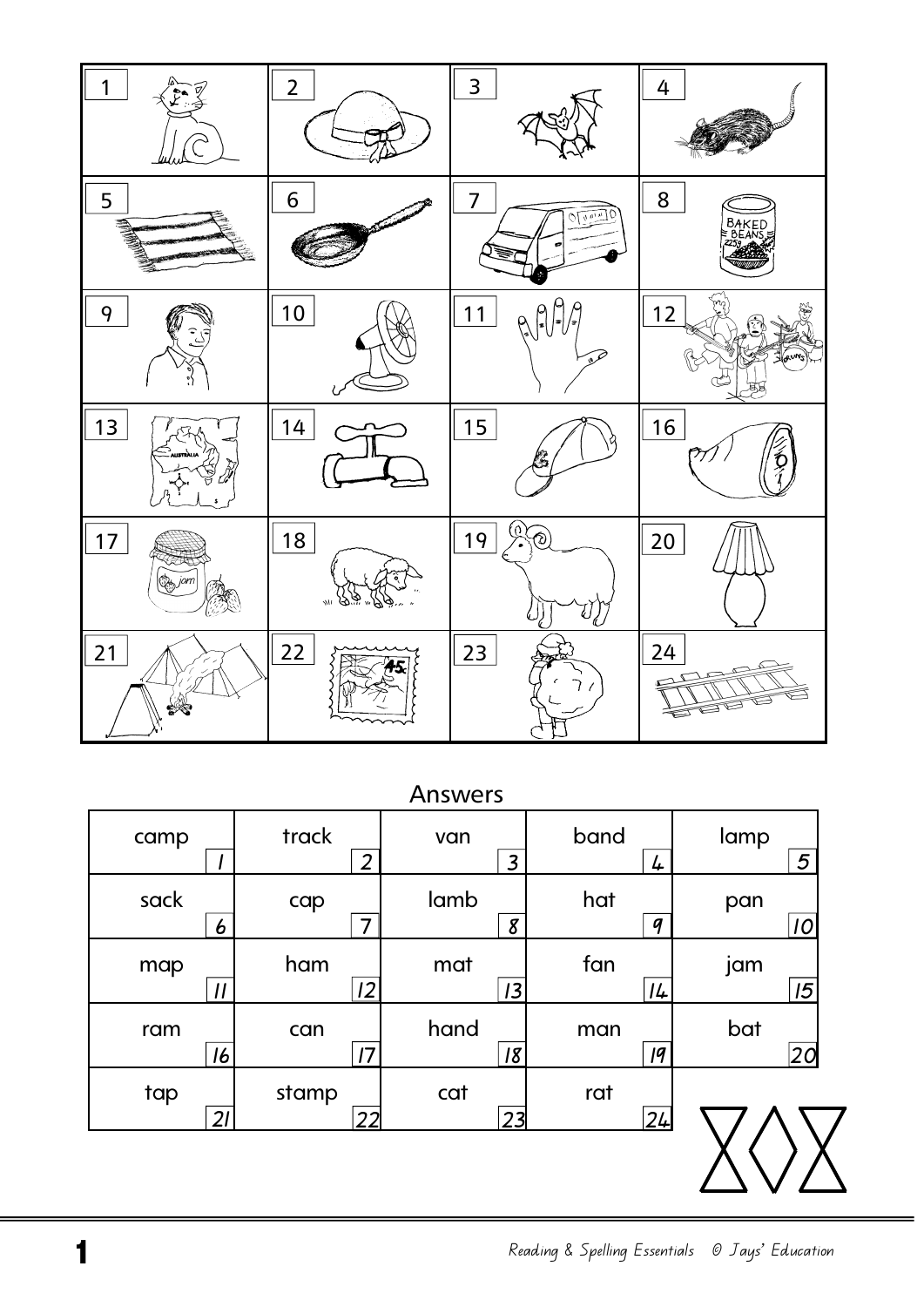|                    | $\overline{2}$<br>$\mu$ | $\mathcal{U}_{\mathcal{U}}$<br>3 | 4                      |
|--------------------|-------------------------|----------------------------------|------------------------|
| 5                  | 6                       | 7                                | 8                      |
| 9<br>$\rightarrow$ | 10                      | 1<br>⋒                           | 12<br>ام               |
| 13                 | 14<br>ы                 | 15<br>ن په ه<br>ه                | 16<br>--               |
| 17                 | 18                      | 19<br>$\mathcal{L}$              | 20                     |
| 21                 | 22                      | 23                               | 24<br>BAKED<br>€ BEANS |

**Answers** 

|                 |                | , ,, , , , , , , , |        |         |
|-----------------|----------------|--------------------|--------|---------|
| sheep           | tea            | wheel              | beach  | cheese  |
|                 | $\overline{2}$ | $\overline{3}$     | 4      | 5       |
| beads           | ice cream      | seal               | tree   | bee     |
| 6               |                | 8                  | 9      | 10      |
| leaf            | beans          | meat               | queen  | beak    |
| $\overline{11}$ | 2              | 3                  | 14     | 15      |
| peas            | three          | deer               | eel    | feet    |
| 16              | 17             | 18                 | q      | $ 20\>$ |
| kneels          | leash          | sleeps             | sweets |         |
| 21              | 22             | 23                 | 24     |         |
|                 |                |                    |        |         |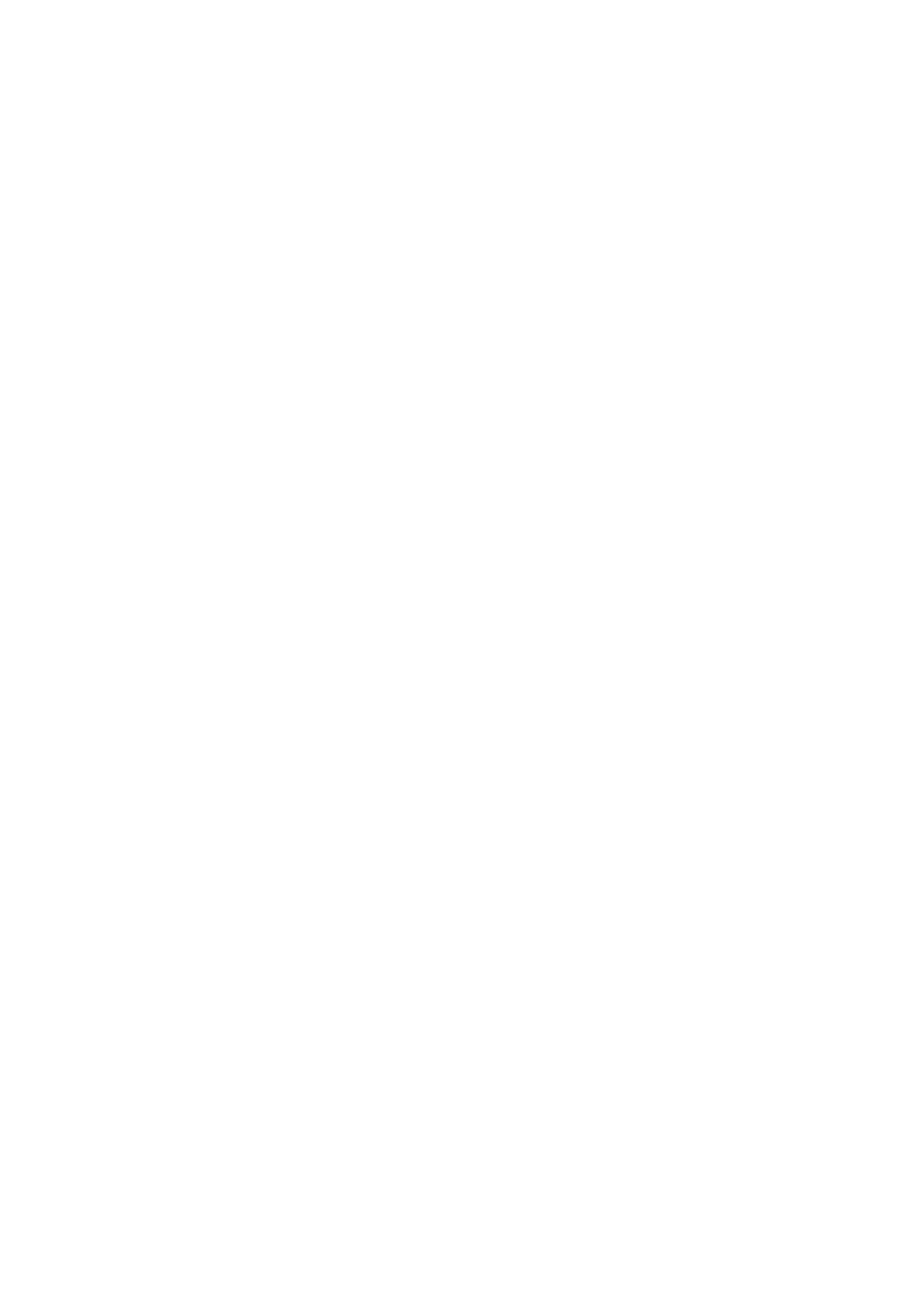

| <b>Answers</b> |              |                |                  | <b>Mammals</b> |
|----------------|--------------|----------------|------------------|----------------|
| goat           | hippopotamus | elephant       | monkey           | tiger          |
|                | 2            | $\overline{3}$ | 4                | 5              |
| panda          | bear         | whale          | lion             | zebra          |
| 6              | 7            | 8              | $\boldsymbol{q}$ | 10             |
| giraffe        | horse        | kangaroo       | <b>COW</b>       | koala          |
| $\overline{1}$ | 12           | 13             | 14               | 15             |
| pig            | wombat       | possum         | walrus           | echidna        |
| 16             | 17           | 18             | q                | 20             |
| dolphin        | sea lion     | rhinoceros     | camel            |                |
| $\mathcal{D}$  | 22           | 23             | 24               |                |
|                |              |                |                  |                |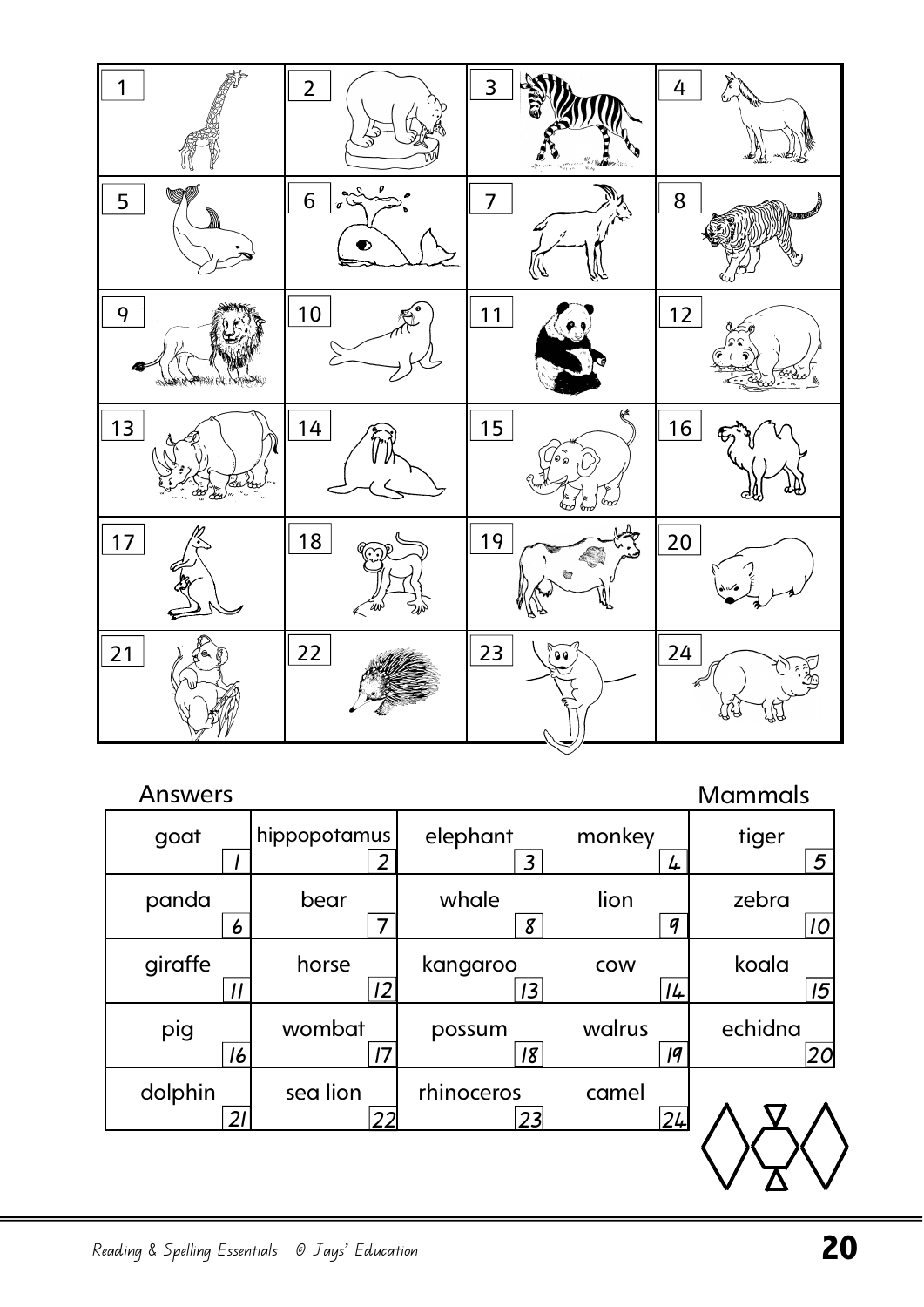

Reading & Spelling Essentials © Jays' Education